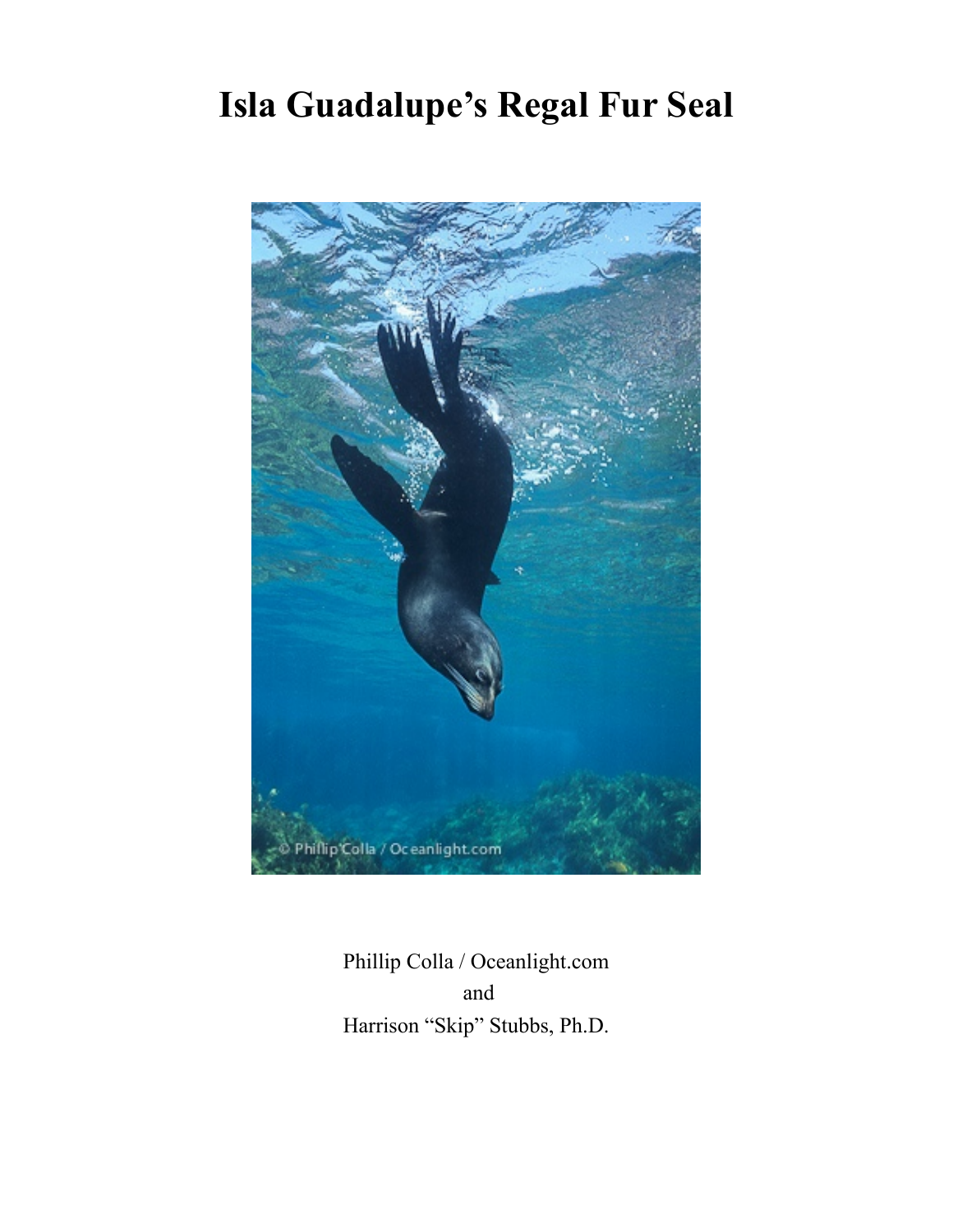This article was originally published in Ocean Realm Magazine, one of a series of articles I contributed to Ocean Realm in the '90s. I have made about 15 trips to Guadalupe Island, all of them on the boat M/V Horizon and most of them with my friend and diving partner Harrison "Skip" Stubbs, Ph.D. with whom this article is authored.

> This and all of my articles, reports and downloads can be found at <http://www.oceanlight.com/downloads/>

All text and photographs are © Phillip Colla / [Oceanlight.com,](http://www.oceanlight.com/) all rights reserved worldwide.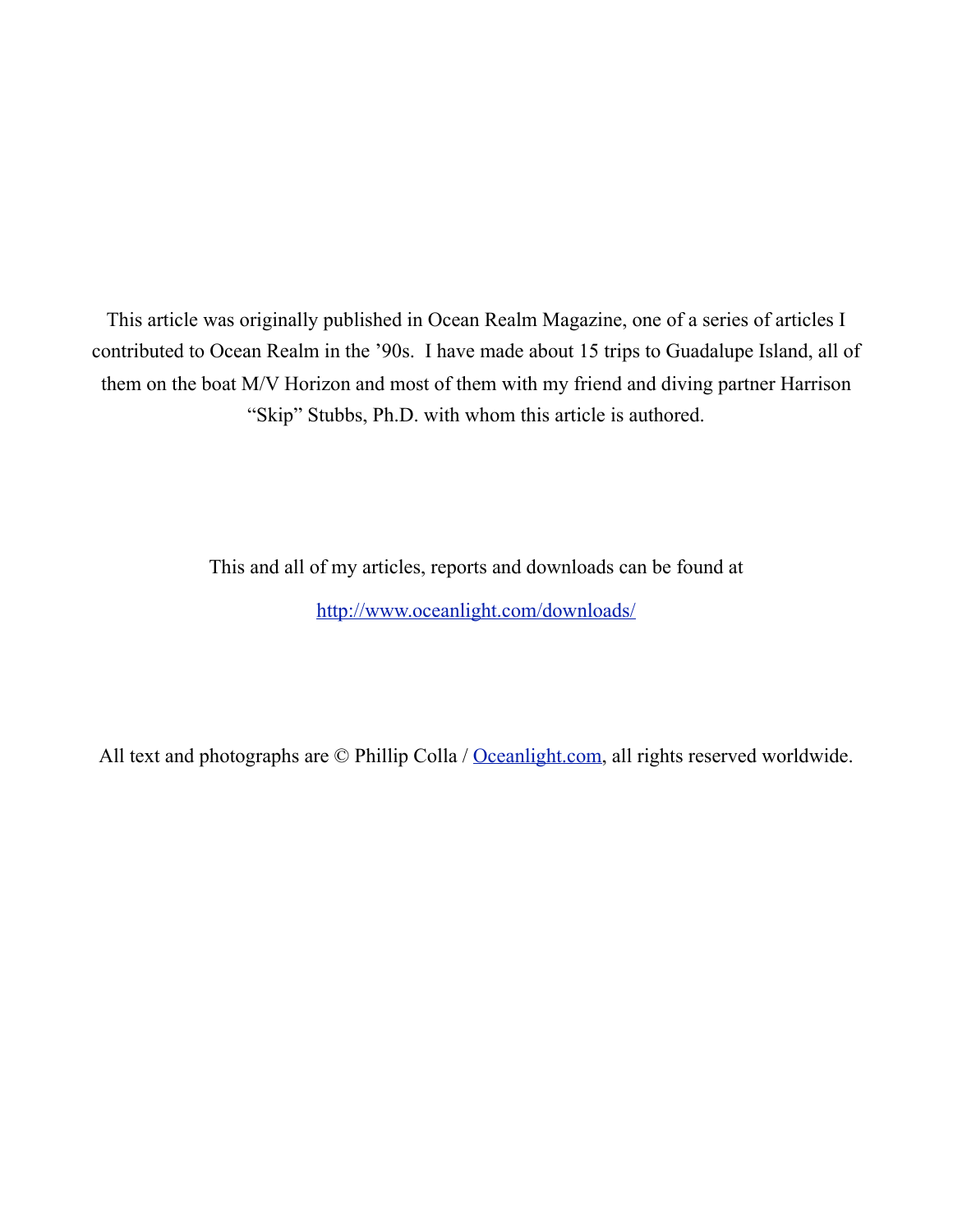*Perched alone on a rock, surveying his domain and resting in the morning sun, the Guadalupe fur seal bull is perhaps the most elegant of all pinnipeds. Only casually interested in our presence, he does not grow agitated and flee to the water as other species might when our skiff approaches. Sleeping on rocks around him are the females he has drawn to his territory, and splashing about in nearby tidepools are the coal-black pups born earlier this summer – next season's pups will be his. When raised up on his large foreflippers he resembles a sea lion, but* 



*his long pointed muzzle, prominent ears and flattish head clearly distinguish him as an*  Arctocephalus*. Wet from a morning swim, his fur is luxuriously shiny and will soon dry to a rich brown-black. A thick neck and lighter-colored guardhairs on his head have come with maturity and are not exhibited by the much smaller females. Occasionally he barks when a young male*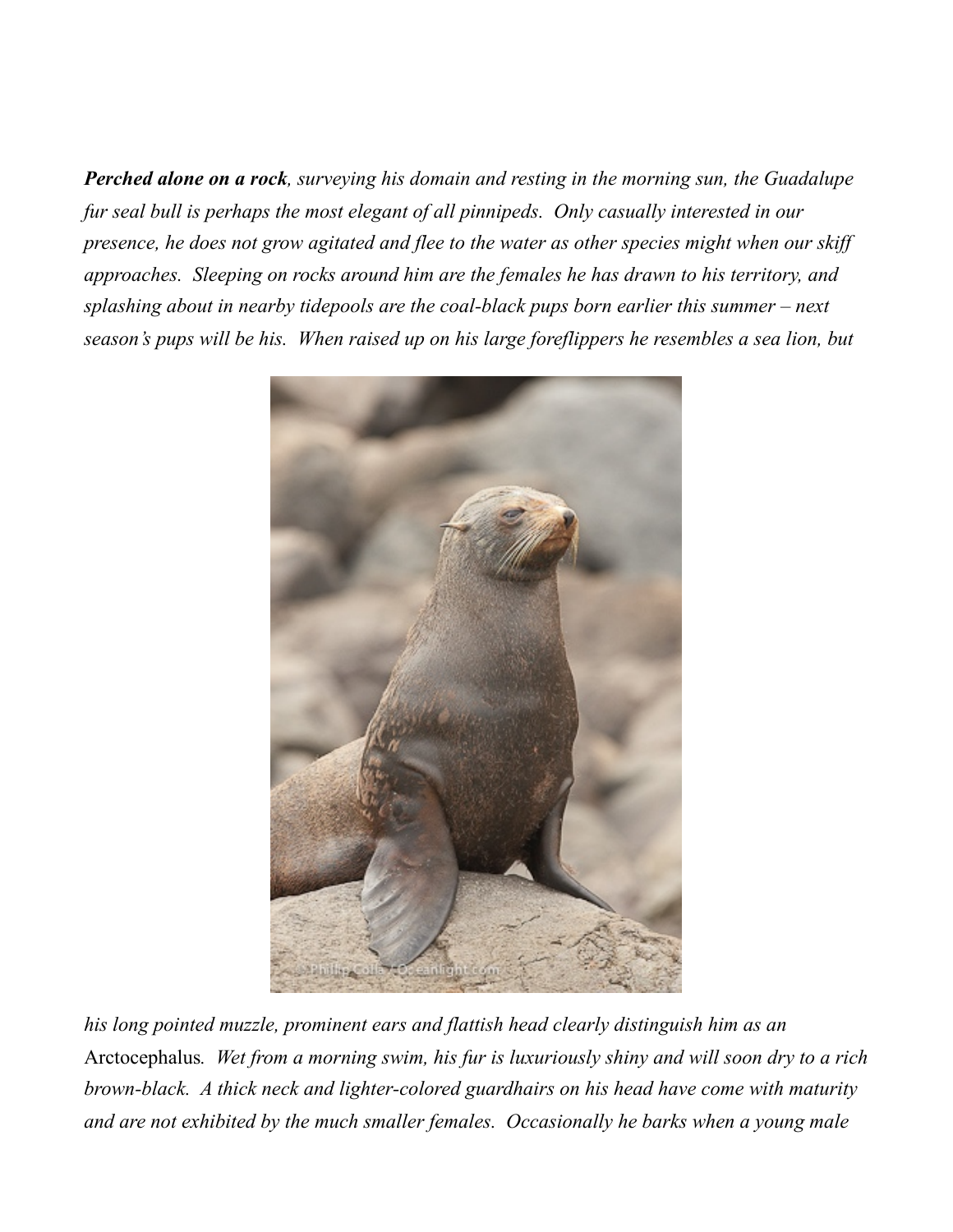*exits the water close enough to present a challenge, causing the younger fur seal to quickly retreat. It is late September and the purpose of his territory is nearing an end, but for now he must make at least a token defense. Soon he will concentrate again on feeding, hunting squid and bony fish around the island and perhaps as far offshore as the Channel Islands to the north or Islas Cedros and San Benitos to the east. Today, though, he is master of this bit of coastline, and a noble and fitting symbol of Isla Guadalupe. His life is a drama that has been repeated for centuries but that is now seen only at Guadalupe, the last refuge of his kind. This fact is not lost upon us as we watch him. It is mornings such as this one, observing fur seals in a wild and lonely place, that bring us back to Guadalupe Island each year.*



**The recent history of** *Arctocephalus townsendi* is both a sobering account of wanton killing and greed and an encouraging tale of resilience and recovery. Although it once numbered perhaps 200,000 across its 1500 mile range – from the Revilligigedos and the Baja peninsula to California's Channel Islands – the Guadalupe fur seal nearly passed into oblivion before being recognized by science. At one time, Guadalupe Island alone was home to probably 30,000 fur seals, so many that its western shore has long tracts of waterline lava rocks polished smooth by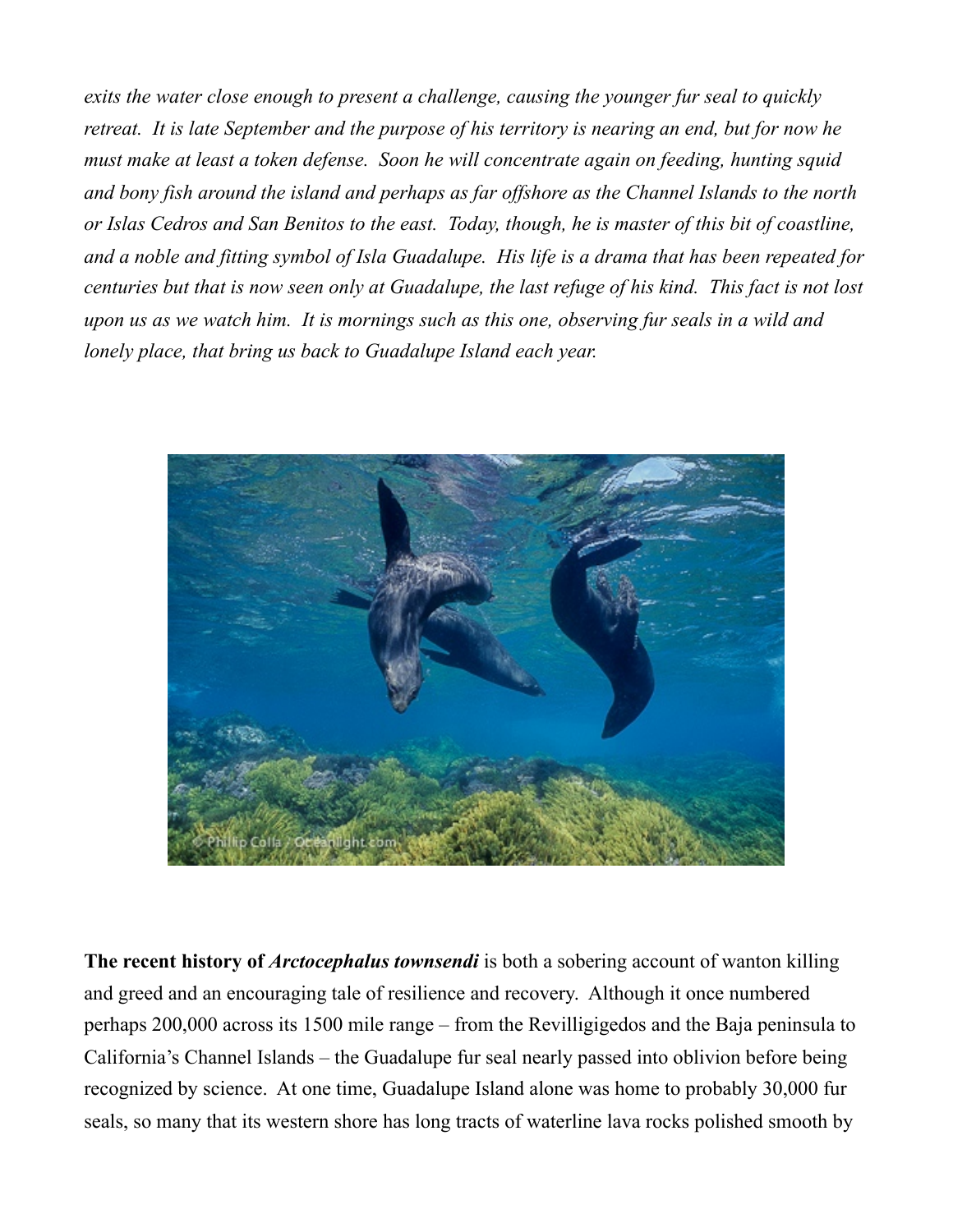centuries of hauling-out fur seals. With the onset of North Pacific whaling in the late 1700's, the seals' beautiful fur pelts – black outer fur over an underfur so dense that the seal's skin remains dry – became liabilities, and the seals were taken in vast numbers by Russian and Aleut hunters to adorn Chinese royalty and Parisian society. Scammon wrote of Cedros Island, near the Pacific coast of Baja California, that its "surrounding shores teemed with sealers, seal elephant and sea-otter hunters." The greatest numbers of Guadalupe fur seals were taken before 1820, and by 1883 the seal was considered "commercially extinct." In 1894 sealers located a group of 15 fur seals at Guadalupe Island – *all that were known to exist* – and killed every one. Three years



later, four weathered and broken skulls collected from the ruins of a once busy Guadalupe Island sealing station provided the description for a species "new to science," but by then the Guadalupe fur seal was assumed to be gone forever.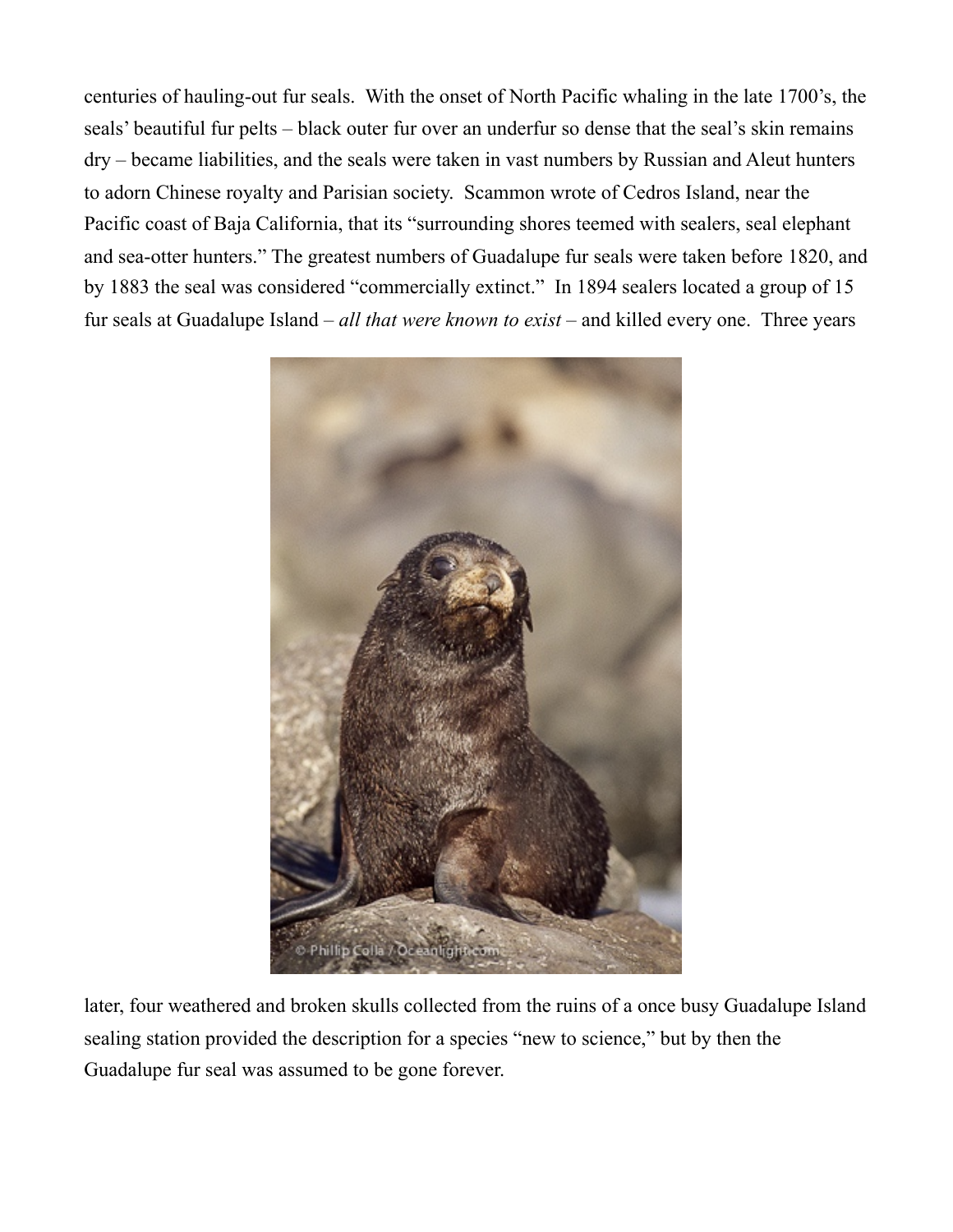*We are diving a rocky point on the east side of Guadalupe Island where we have seen fur seals on past visits. The island's clear water brings our unusual surroundings into view: huge blocks of pale-gray granite, covered with occasional fanged blennies and large patches of gold lowlying kelp. A dozen fur seals glide back and forth, surfing beneath the swells that break on a shallow ledge in front of us. Fur seal twists and turns leave behind glistening trails of bubbles squeezed from their dense, layered coats. When the waves subside the seals raft together at the surface in their distinctive head-down manner, socializing among themselves. Every few minutes an adult male swims slowly along the periphery of the group, ushering back to the ledge a few curious juveniles that have approached us. Although it is September and the birthing and breeding season is over, he continues to patrol his territory. Like other male Guadalupe fur seals, he barks underwater to a degree we have not observed in other pinniped species, directing his barks at males resting at the far end of the ledge and occasionally at us as he passes near.*



**After the decline of the sealing industry**, scientists frequently searched the islands off Baja and California for fur seals and northern elephant seals (*Mirounga angustirostris*). Like the fur seal,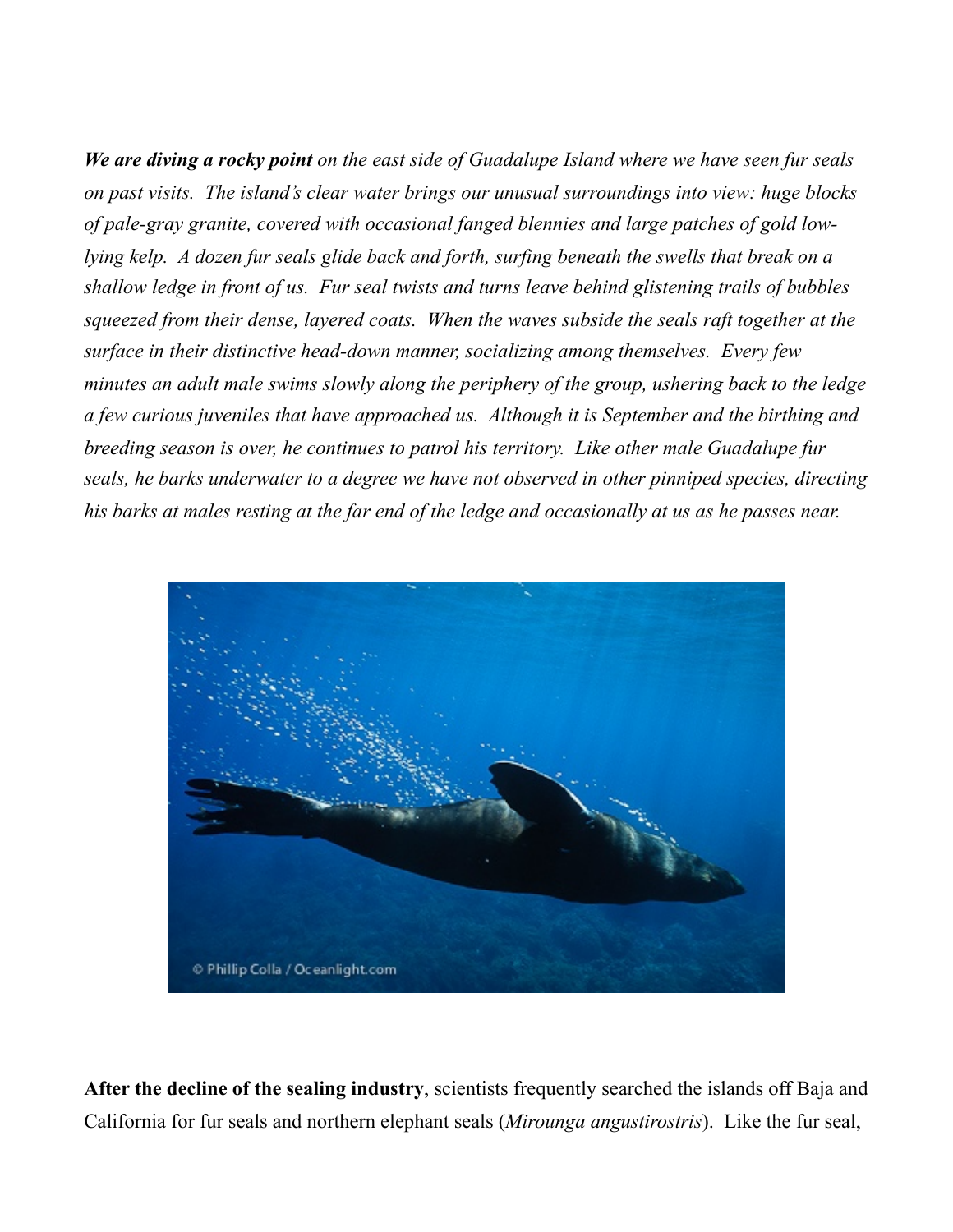the elephant seal occupied much of the Baja peninsula and west coast of the United States and its numbers were so depleted that by 1874 it was feared extinct. Every decade or so small groups of elephant seals were found; such discoveries sometimes caused a renewed interest in sealing. On one occasion at San Cristobal Bay an entire group of 16 – *all that were known to exist* – was killed to provide scientific specimens, since it was assumed they would be taken by sealers soon anyway. Nevertheless, by 1907 a small but growing population of elephant seals had established itself at Guadalupe Island and, although it was too late to save endemic species



such as the Guadalupe caracara, wren, towhee and flicker, the entire island was declared a wildlife sanctuary in 1922 by the Mexican government. From those who survived at Guadalupe Island, the elephant seal population has now recovered remarkably to occupy all of its former range, its numbers soaring to at least 120,000.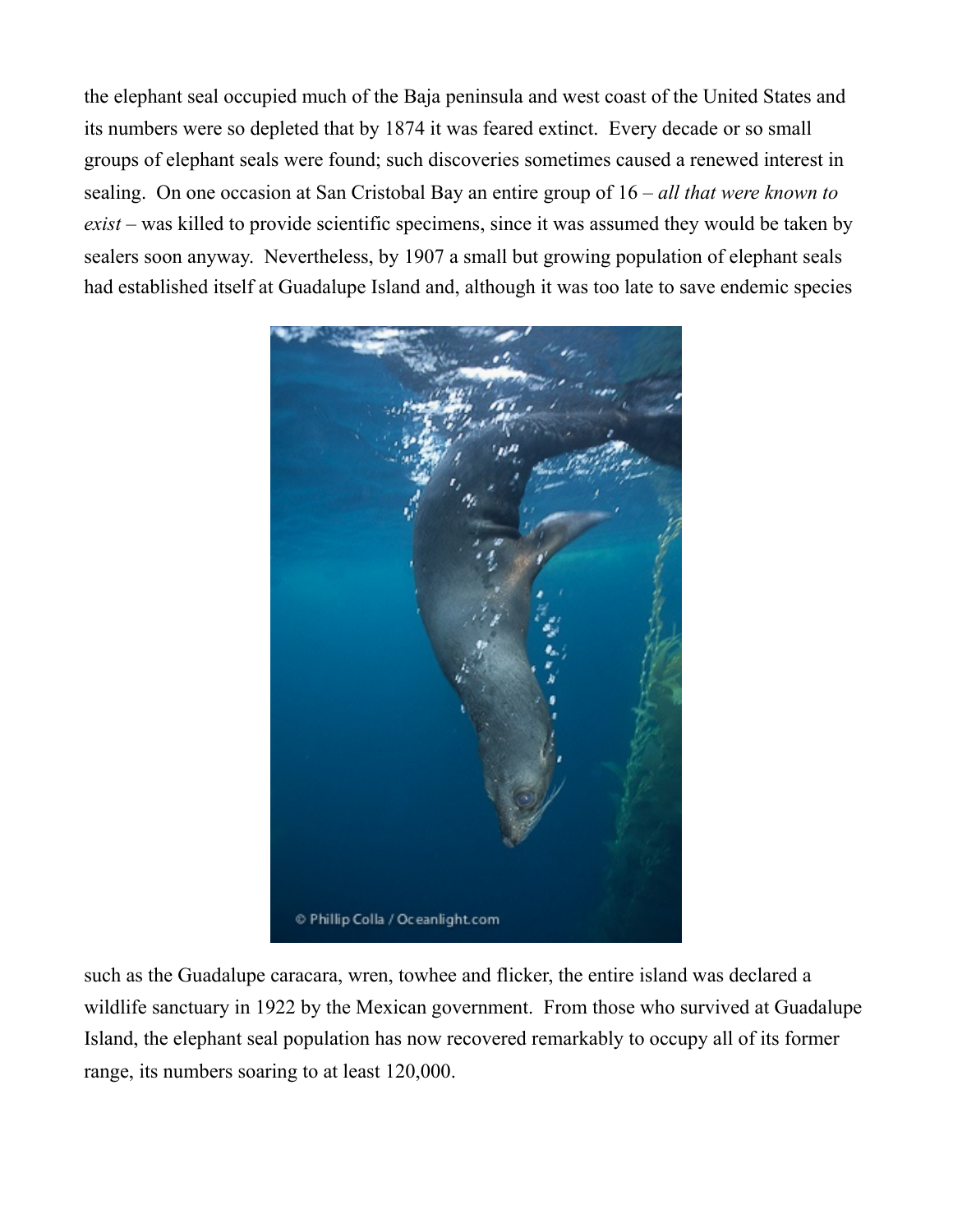Recovery of the Guadalupe fur seal stands in sad contrast to that of its more successful cousin. For 30 years the fur seal was nowhere to be found, despite the many surveys throughout its old haunts that yielded sightings of elephant seals. Then in 1926 it made a surprising reappearance, but one that was brief and had tragic consequences. A fisherman named William Clover claimed to have observed fur seals at Guadalupe Island, and so was hired to return and take two adult males, which were displayed at the San Diego Zoo. This was hailed as a great development, especially since Clover had seen other fur seals at the island. But a rift quickly developed between the fisherman and the zoologists and Clover soon returned to the island, this time to kill the remaining fur seals. (He reportedly met his demise in a Panamanian bar, trying to market the pelts.) Several follow-up expeditions were mounted to search for remnants of the colony, to no avail, and the two fur seals died after a year in captivity.



*Even to the eye of someone accustomed to finding them, a coastline hosting a colony of Guadalupe fur seals often looks like nothing more than a barren, waveworn volcanic shore. Usually the seals are heard before they are seen: thin wailings of fur seal pups and occasional yelps of bulls and mothers, overlaying a constant wash of surf. Eventually we see a few,*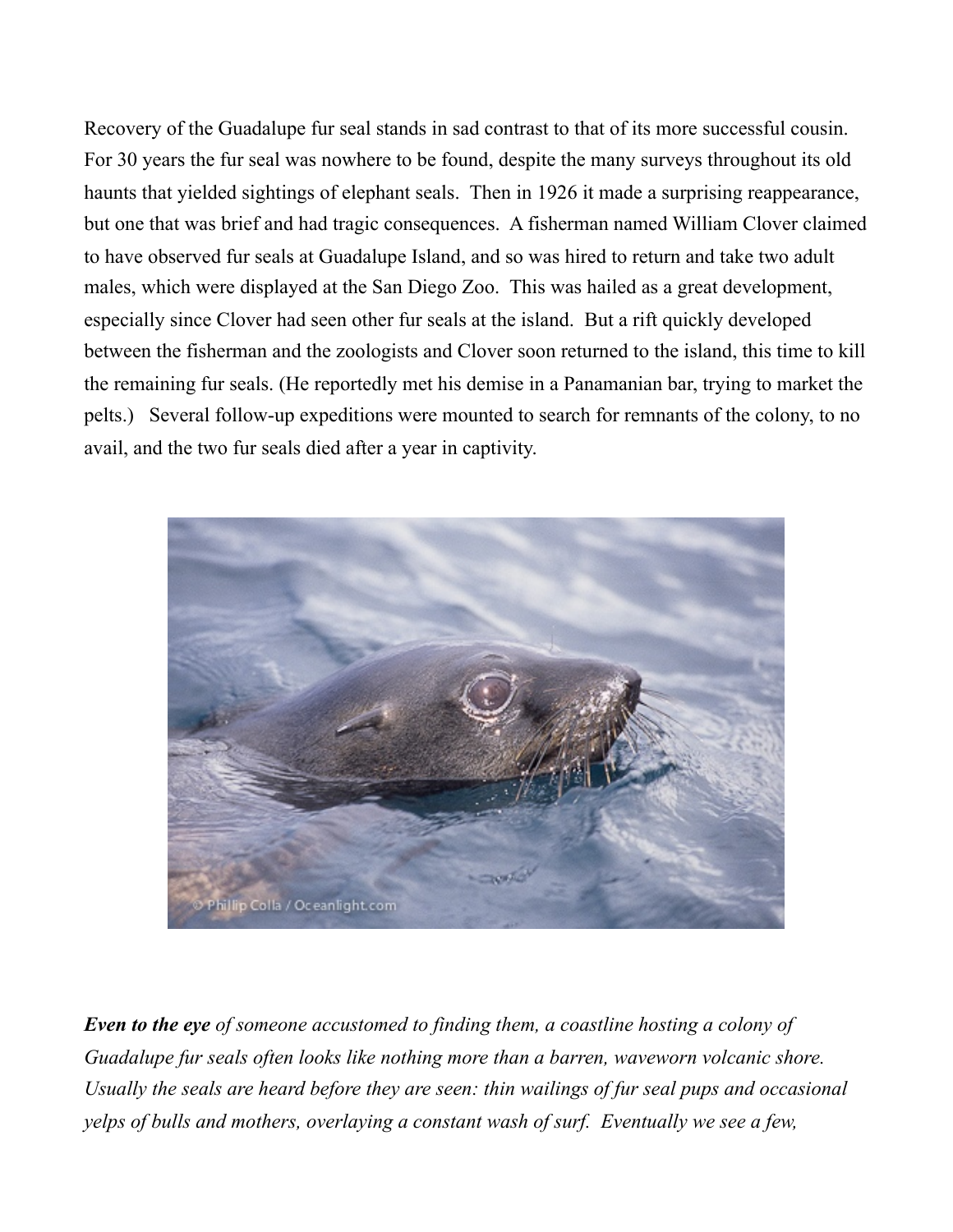*scattered among slick black boulders, on ledges and in shadowy waterline caves, where their dark fur is perfect camouflage. To avoid land predators when hauling out, and to avoid overheating, tropical and subtropical fur seals often inhabit remote islands with cliffs and large rocks. In early summer bulls come ashore and establish territories among the rocks in anticipation of the arrival of females, who give birth on shore in June and July and may mate as soon as seven days afterward. Mating is polygynous, in which a single bull mates with numerous females. Unusual among pinnipeds, receptive females may actually encourage the male to mate with nips to his neck and body. Bulls defend their territory most vigorously ashore, and for as long as four months bite and snarl at rival males who invade their space. Below the water's* 



*surface the defense seems less intense. We have observed wariness but no fighting as bulls meet along the underwater boundaries of their adjoining territories. Mothers periodically depart the colony for several days at a time to hunt at sea, leaving their pups hidden among rocks or in groups playing in tidepools. In contrast to California sea lions (*Zalophus californianus*) which share body heat by forming dense groups, Guadalupe fur seal females tend to spread out among the rocks and ledges.*

**Twenty-one years would follow** Clover's exploits before another Guadalupe fur seal was seen. In 1949, while walking along a beach on San Nicholas Island observing California sea lions and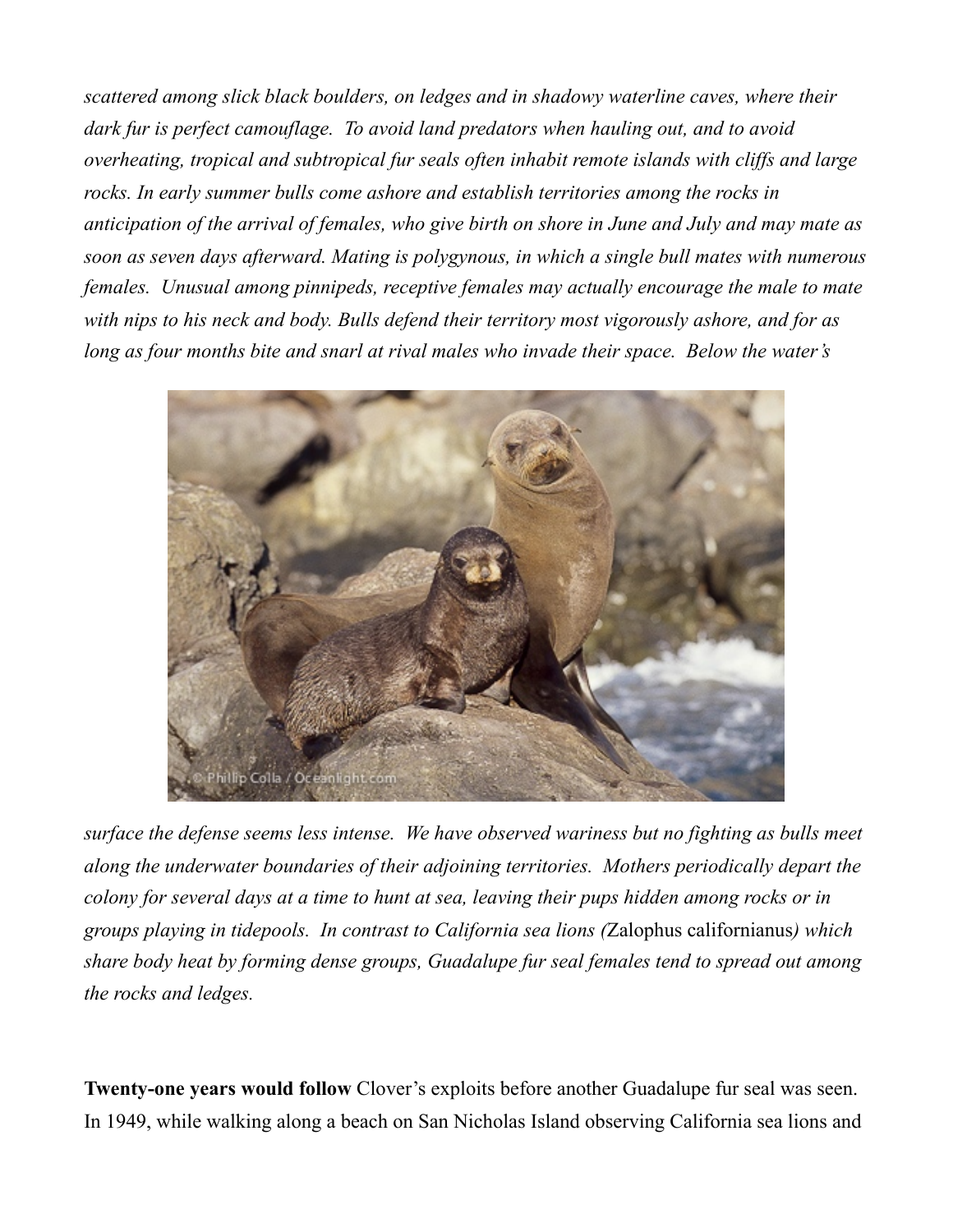elephant seals, UCLA professor George Bartholomew encountered a strange pinniped, the likes of which he had not seen before. Not until the animal had slowly left the beach and swam off did he realize it was the first Guadalupe fur seal observed in more than two decades – a species twice considered extinct by science! Met with skepticism from his peers, he returned to San Nicholas a month later and obtained the proof he needed: photographs of a lone male Guadalupe fur seal, probably the same one he had seen on his first visit. Motivated by the encounter, the



next year Bartholomew and Dr. Carl Hubbs organized a two week trip to Guadalupe Island to look for more fur seals but they found none, and scientists soon began to fear that the lone San Nicholas bull was the last of his kind.

These fears were laid to rest four years later. Hubbs had not given up hope that *Arctocephalus townsendi* lived on. On the final day of another scientific voyage to Guadalupe Island, after convincing the captain to loan him a skiff for an impromptu patrol of the shoreline, Hubbs was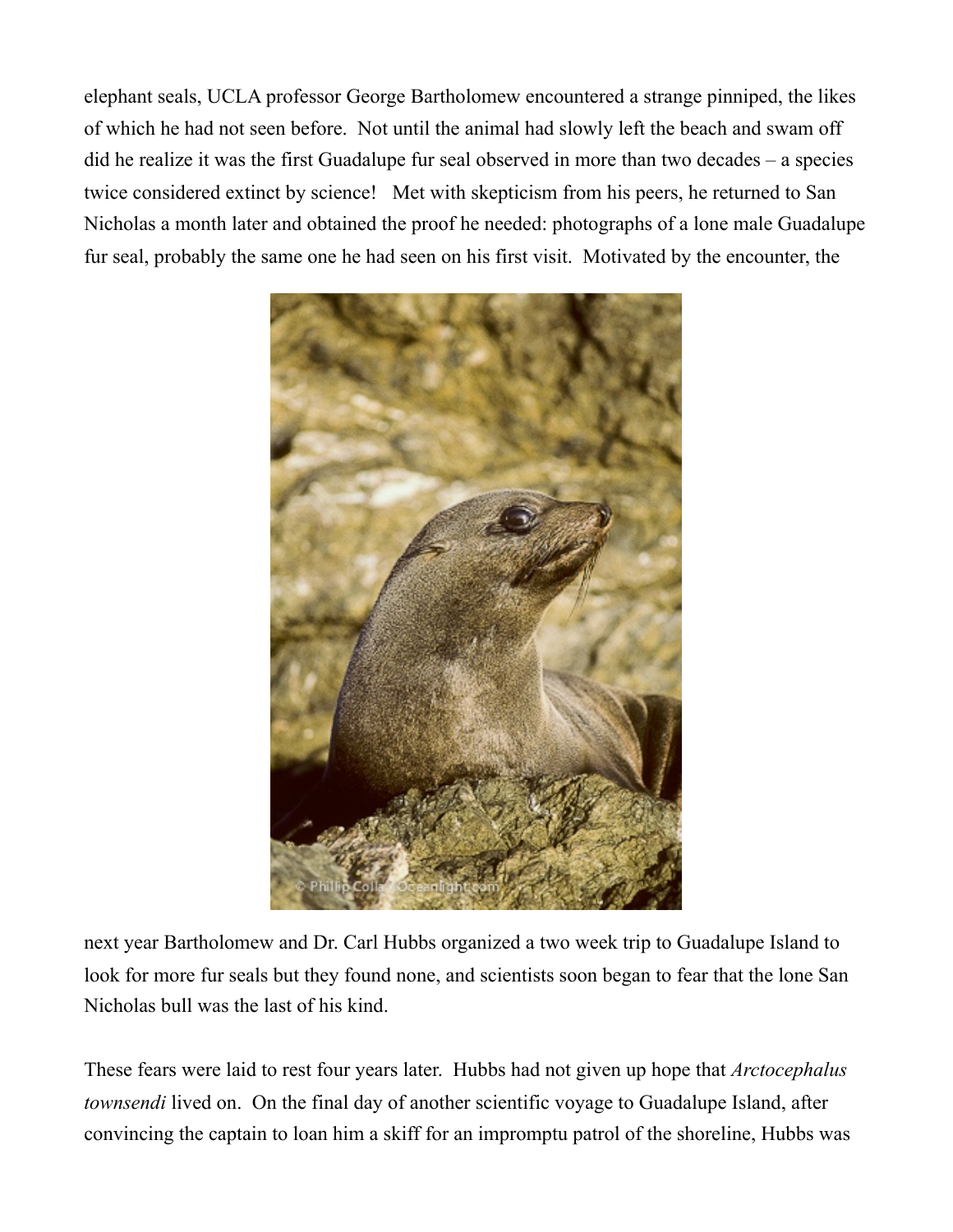elated to find 14 Guadalupe fur seals on rocks and in caves. Aside from the thrill of making a rediscovery of a species whose existence was still tenuous at best, Hubbs was especially excited about seeing pups in the group. Finally, a tiny but apparently thriving group of fur seals had been found at the island for which they were named! Visits in 1955 and 1956 documented increasing numbers of fur seals at the island, and by 1967 they would be seen in small groups with encouraging regularity as far north as San Miguel Island and occasionally beyond Point



Conception. Guadalupe Island was declared a pinniped sanctuary in 1975, giving added protection to the fur seals, sea lions and elephant seals that breed and live there.

*Our trips to Guadalupe Island always end with a visit to a small cove at the foot of spectacular granite and chalk cliffs, near the north end of the island. A small colony of fur seals is usually in attendance here, rafting at the surface in the calm shallows. The fur seals are politely inquisitive of divers that visit their home and as much as a thirty-minute introduction may be required before the seals venture close enough for a photograph. This is fitting, since in almost every way a fur seal's behavior seems more regal and aloof than that of its cousin, the California sea lion. The introduction allows both groups, divers and seals, to calmly observe and become truly comfortable with the other's presence. Such a raft of fur seals bobbing*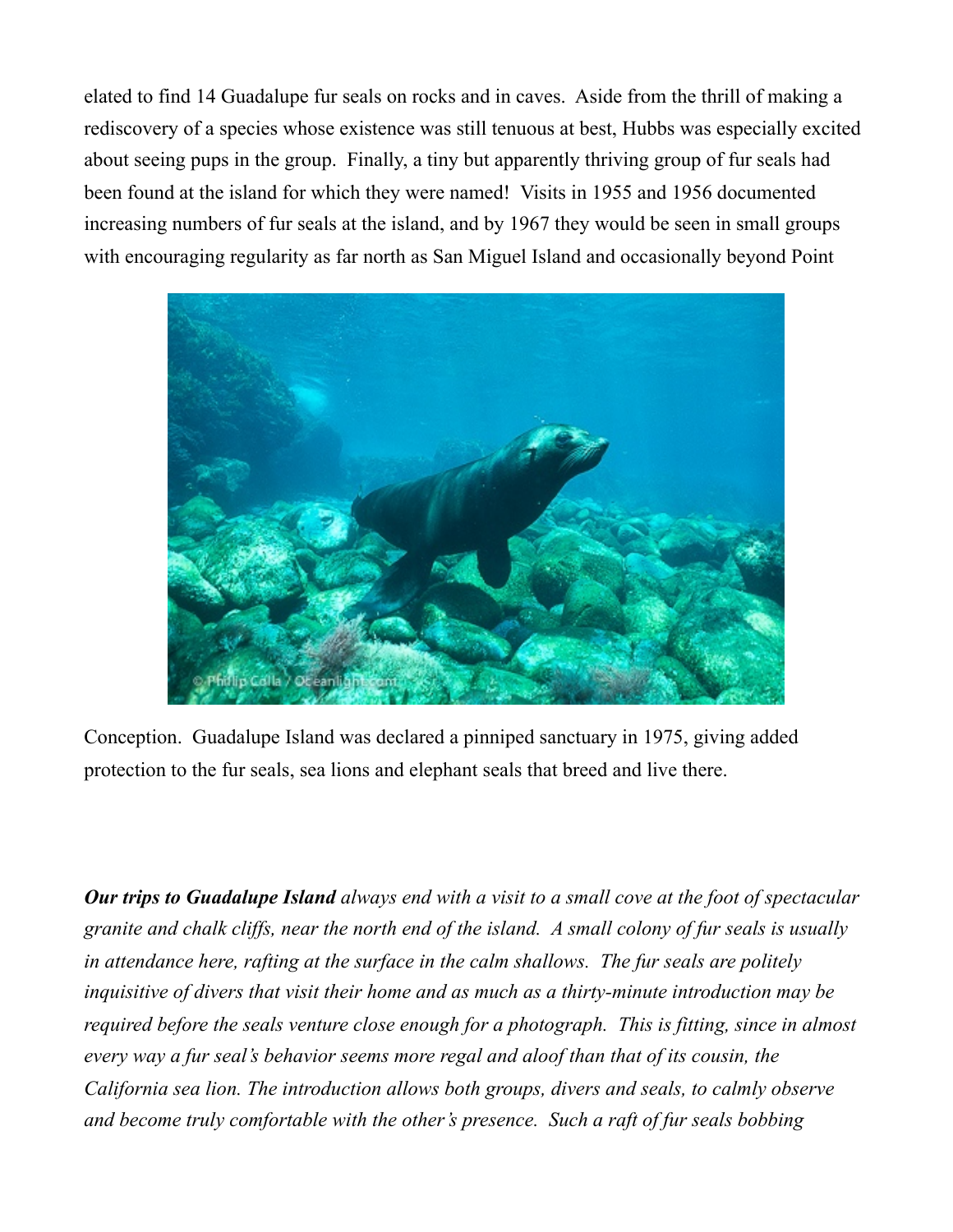*upside-down at the surface, fore flippers held close to the body and hind flippers flopping lazily out of the water, is a curious sight. We have dove among Northern and Galapagos fur seals (*Callorhinus ursinus, Arctocephalus galapagoensis*) and have seen those species adopt this headdown pose as well, and we suspect that it may be a natural resting position for fur seals that share their waters with large sharks. Less than a mile away is a large sandy beach that in winter months becomes a breeding site for elephant seals. The few Mexican fisherman who have visited our boat seem astonished that we willingly enter these waters, and their tales of patrolling white sharks taking young elephant seals just yards from the beach gives new meaning to our dives. Spearfishermen have been attacked and killed at Guadalupe, and white* 



*sharks are seen around the island with regularity. Nevertheless, Guadalupe's fur seals are so elegant and entertaining that it is difficult to be worried about* anything *when in their presence, and for the moment we forget about what might swim in the shadows offshore.*

**Population estimates** developed by Juan Pablo Gallo-Reynoso suggest that between 1983 and 1993 the Guadalupe Island population of fur seals increased almost five-fold to 7400. While such a rate of growth is a positive sign, the absolute numbers are small in comparison to both the fur seals' pre-hunting population and the resurgence of the elephant seal, which shares much of the same historical breeding habitat and range as the fur seal and which also found refuge at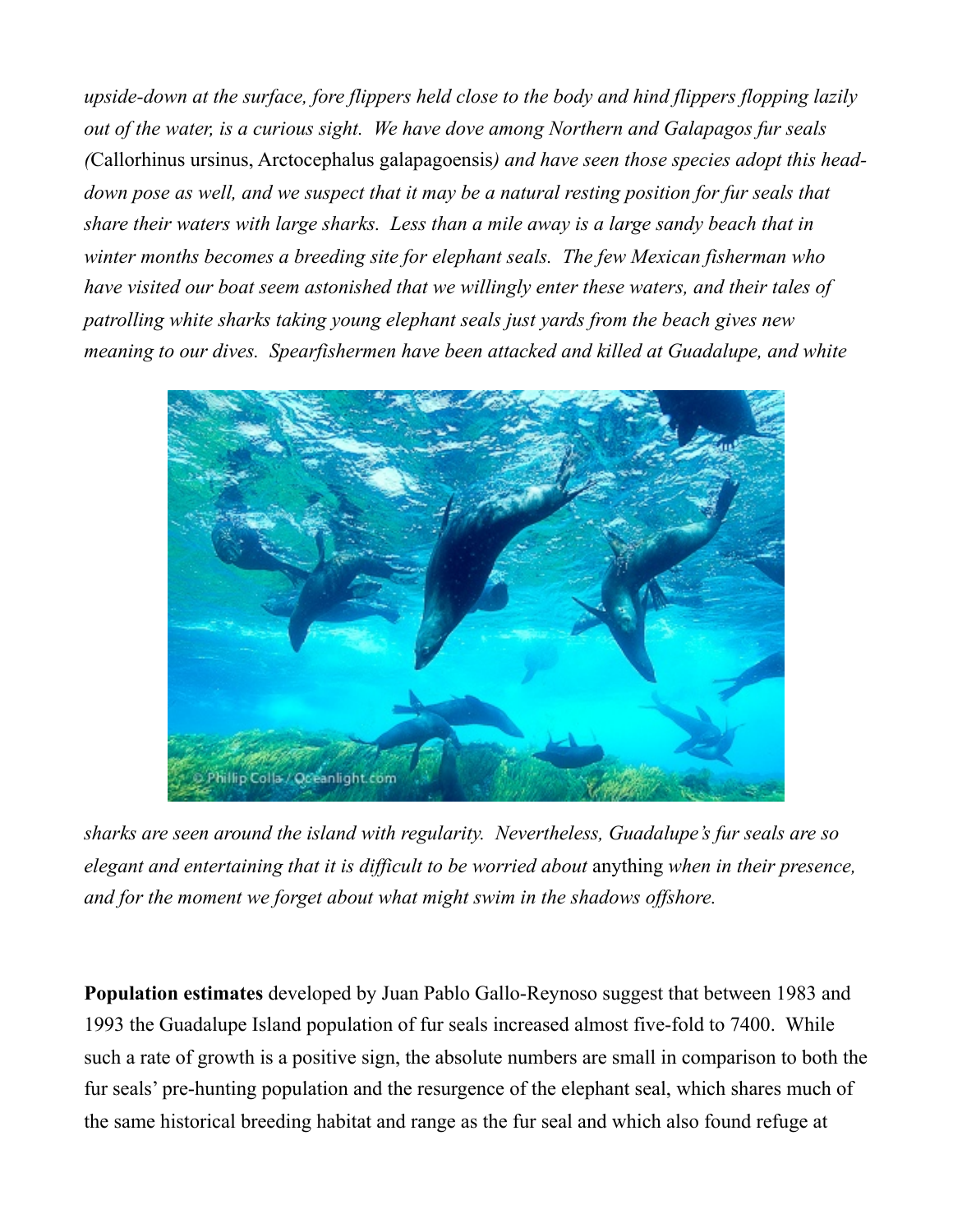Guadalupe Island. Both species experienced potentially severe genetic bottlenecks around the turn of the century. For elephant seals this has meant an extreme reduction in genetic variability, so much so that scientists suspect perhaps only 10 individuals may have survived the hunting. But results of a recent study by Giacomo Bernardi and his colleagues at UC Santa Cruz indicate otherwise for the Guadalupe fur seal. Genetic samples collected from several breeding rookeries at Guadalupe Island show that the fur seal does not suffer from the same degree of genetic homogeneity that afflicts the elephant seal population. Unlike the elephant seal, which hauls out on visible and accessible beaches, the Guadalupe fur seal lives in caves and among large rocks where its dark fur provides excellent camouflage. These fortunate traits probably led to small diverse groups of fur seals avoiding detection and has allowed the fur seal to outlast the sealers with enough genetic variability that its prospects for survival, hopefully, are good.